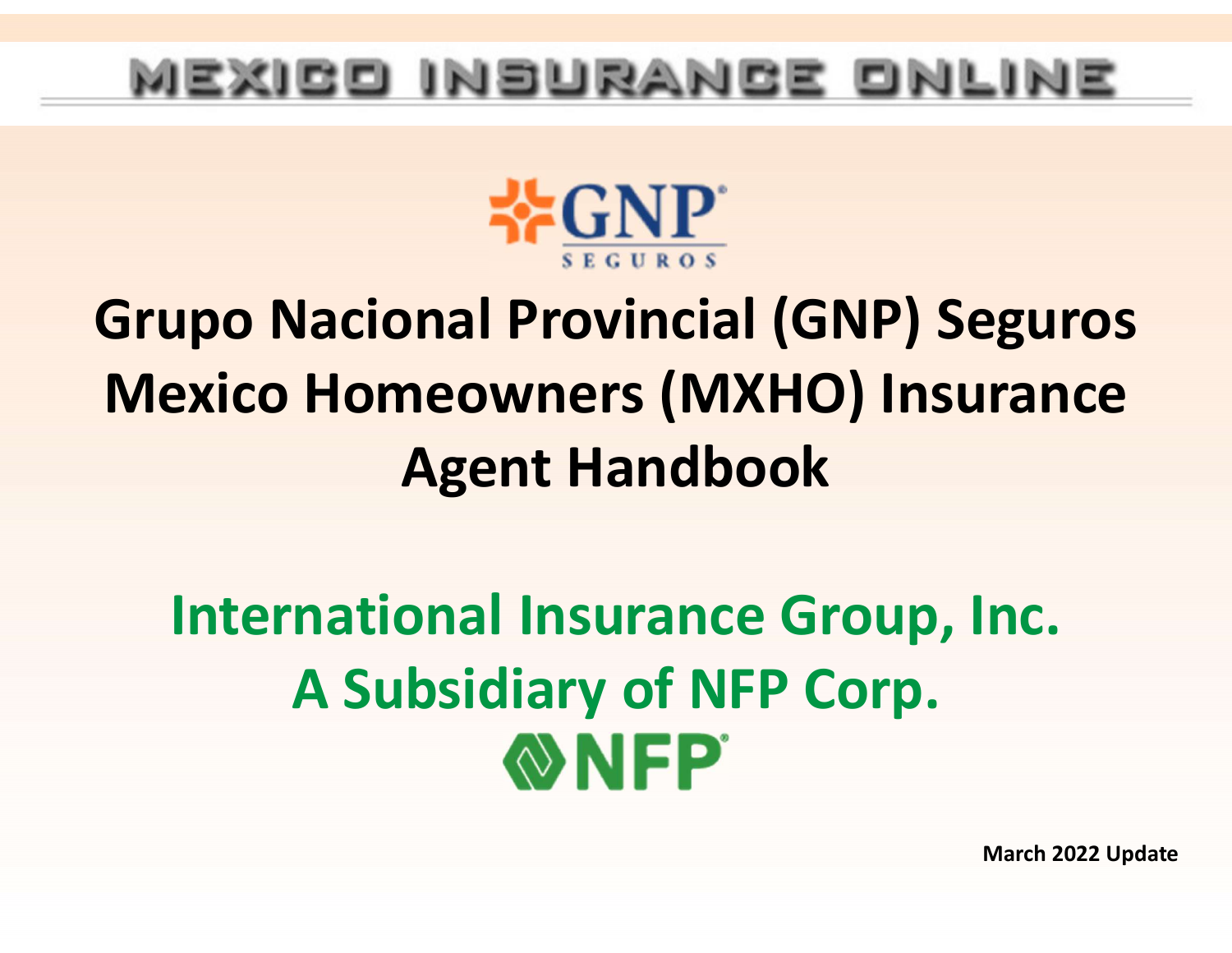#### **Overview**

This handbook provides an overview of: How to obtain a quote, program eligibility, policy exclusions, legal requirements, E&O, special underwriting endorsements, and more.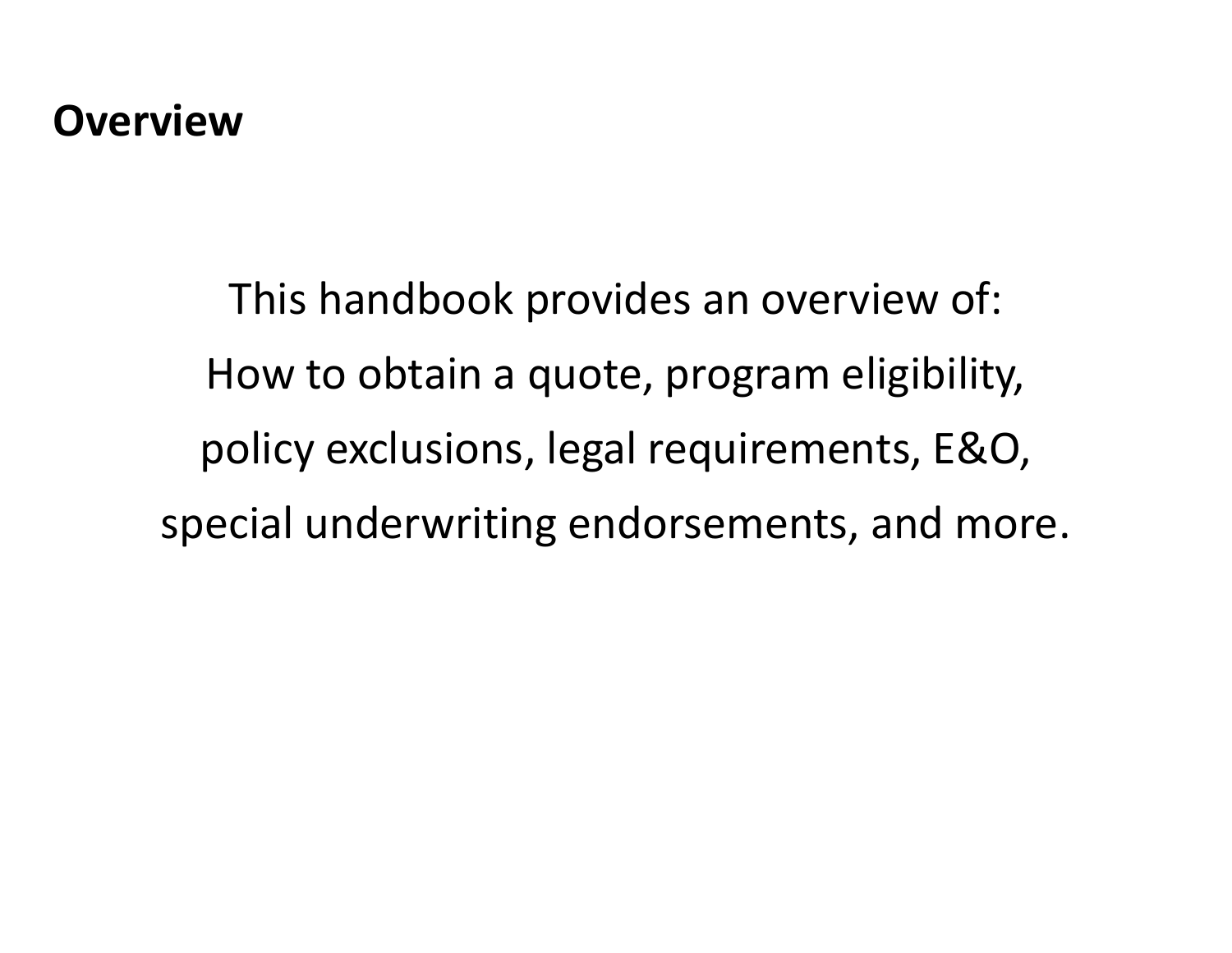#### GNP MXHO Affiliate Agent Commissions

#### Mexico Homeowners Insurance Program

IIG will forward commissions to Producer within 20 days after the last day of the calendar month in which the policy was bound

Login anytime to the affiliate area menu and click the button to review your agency's commissions

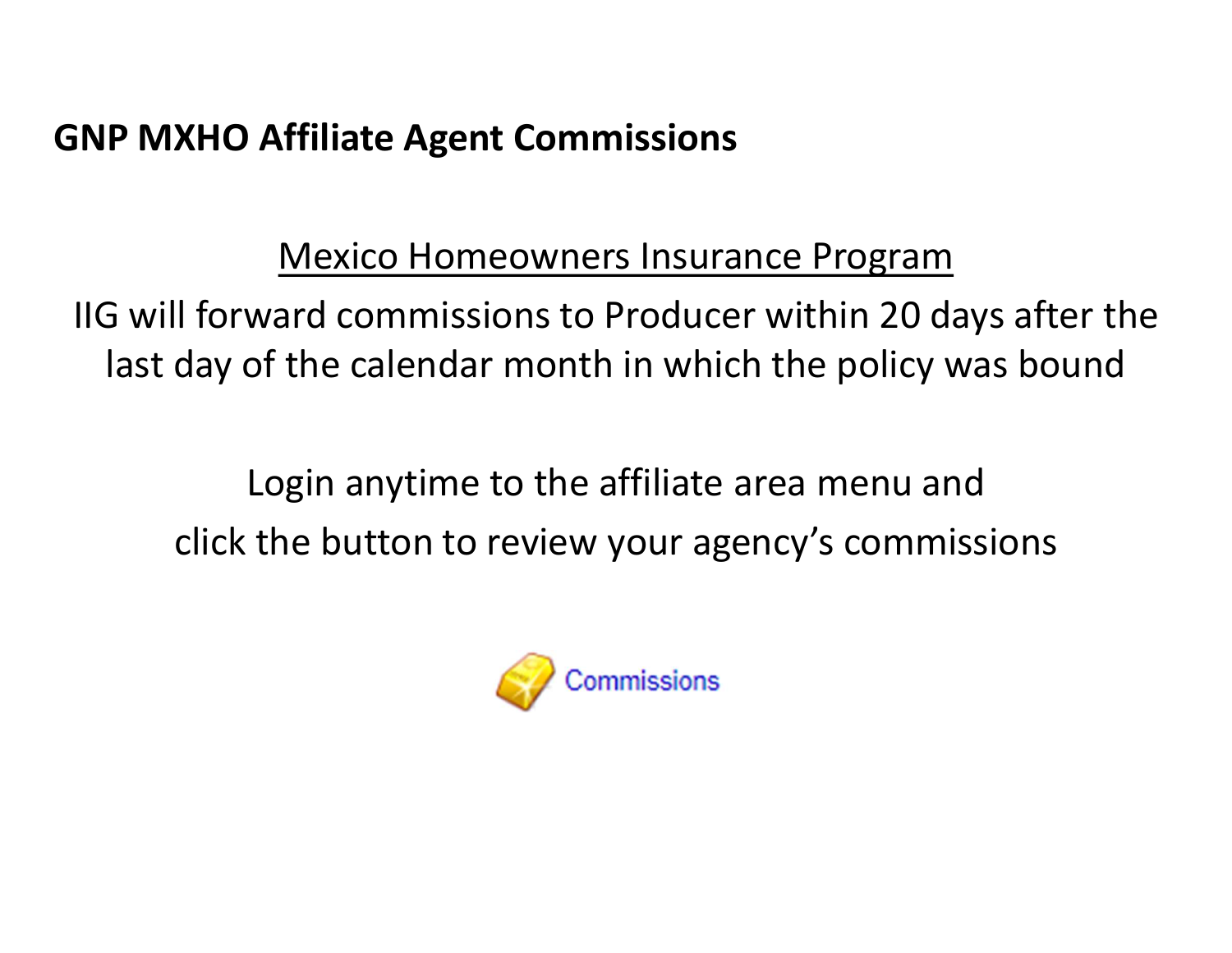Primary Insured name should appear same as listed on title/deed. Only one entity may be legally recognized as Primary Insured. Don't enter more than one entity's name.

Preferred Beneficiary Endorsement is required to add additional named insureds, co-owners, trusts, lienholders, etc., onto the policy.

The application's Preferred Beneficiary question initiates automated endorsement request, with prompts to email the supporting documentation to: mxho@mexicoinsuranceonline.com

Mexico law automatically considers marital partners as named insureds. A spouse may simply present proof of I.D., and a copy of marriage certificate, in order to be recognized as insured.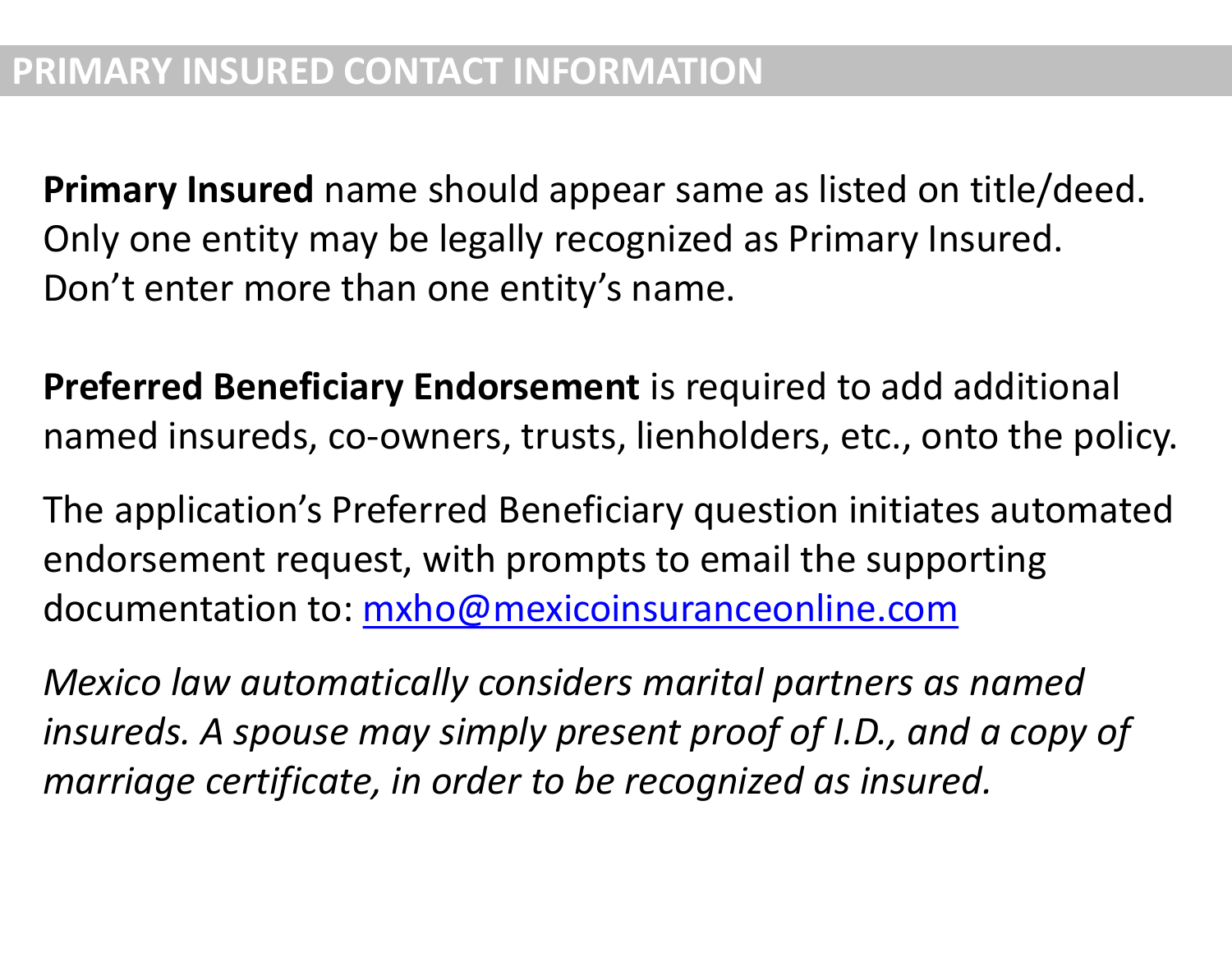#### INSURED PROPERTY DETAILS

#### Property Type

#### Eligible: Single Family Homes and Condos/Townhomes

ISURED PROPERTY DETAILS<br>Property Type<br>Eligible: Single Family Homes and Condos/Townhomes<br>Not Eligible: Multi-family dwellings (Duplexes, Triplexes, etc.) nor<br>Commercial Risks (Apt. Bldgs., Bed & Breakfasts, etc.) Commercial Risks (Apt. Bldgs., Bed & Breakfasts, etc.)

#### Postal Code of Insured Property

Enter the five digit Mexico postal code

23456

Premium amounts, catastrophic deductibles and coinsurance amounts, vary by geographical location.

For help finding postal codes, visit GeoNames.org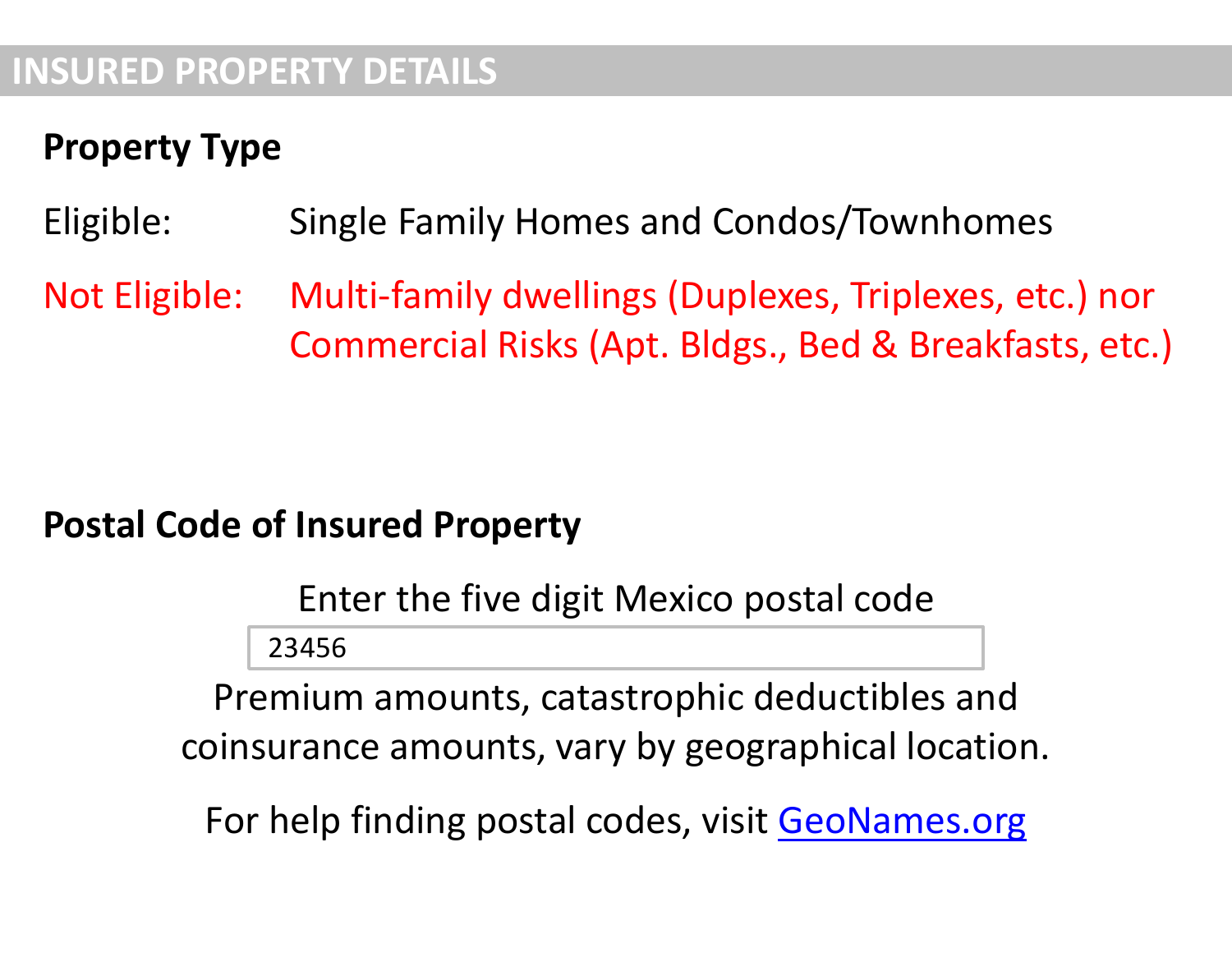GNP MXHO coverage area: Available in all Mexican states, including the Yucatan peninsula!

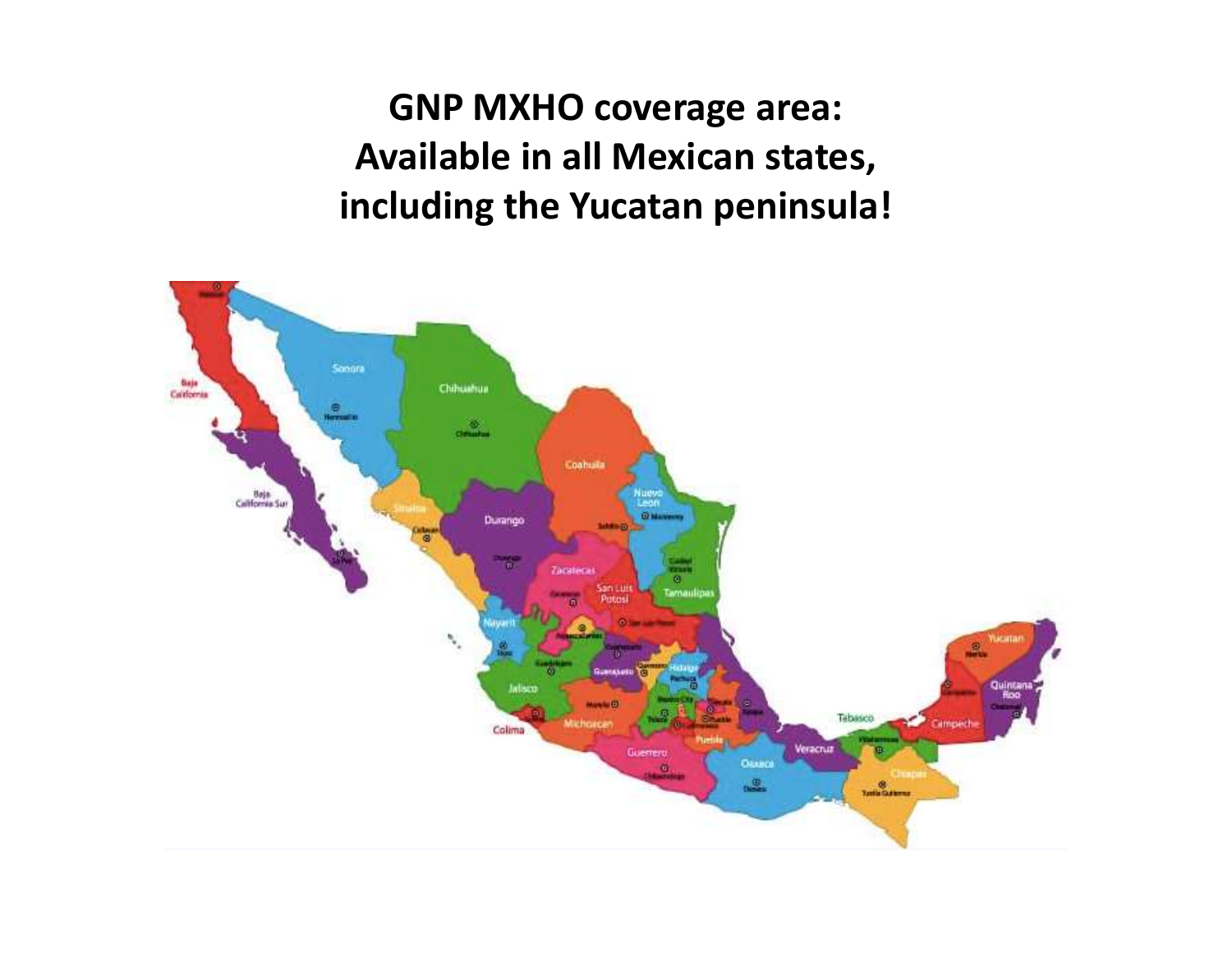#### Construction Quality

#### Choose construction quality based on materials used

| <b>Construction Quality</b><br>Choose construction quality based on materials used |                                                               |                                               |                                                                                                          |                                                                                                                           |  |
|------------------------------------------------------------------------------------|---------------------------------------------------------------|-----------------------------------------------|----------------------------------------------------------------------------------------------------------|---------------------------------------------------------------------------------------------------------------------------|--|
|                                                                                    | <b>Economic</b>                                               | <b>Intermediate</b>                           | Good                                                                                                     | <b>Deluxe</b>                                                                                                             |  |
| <b>Exterior</b>                                                                    | <b>Stucco, Vinyl Paint</b>                                    | <b>Brick</b>                                  | <b>Stone facade</b>                                                                                      | <b>Marble, Polarized Glass</b>                                                                                            |  |
| <b>Floor</b>                                                                       | <b>Tile, Vinyl Tile</b>                                       | <b>Low Quality Carpet</b>                     | <b>Quality Carpet, Ceramic Tile</b>                                                                      | <b>Marble or Granite Flooring, Fine</b><br><b>Rugs</b>                                                                    |  |
| <b>Walls</b>                                                                       | Stucco, or plaster and paint                                  | Knockdown, Vinyl Paints,<br>Wallpaper         | <b>Decorative Plaster, Good Quality,</b><br><b>Ceramic or Wood Trim</b>                                  | <b>Imported Wood Trim, Upholstery</b><br><b>Fabrics, Mirrors, Textured Plaster</b>                                        |  |
| <b>Bathrooms</b>                                                                   | <b>Minimal and Austere</b>                                    | <b>Medium Quality White Fixtures,</b><br>Tile | <b>Colored Fixtures, Marble, Granite</b>                                                                 | Glazed Ceramic Coatings, Marble, Imported and Decorated Ceramics,<br><b>Quality Mirrors, Textured Plaster</b>             |  |
| <b>Window</b><br><b>Frames</b>                                                     | <b>Thin Gauge Glass</b>                                       | <b>Double Pane</b>                            | Two Inch Wide Aluminium Frames                                                                           | <b>Greater Than Two Inch Wide</b><br><b>Aluminium Frames</b>                                                              |  |
| <b>Door</b><br><b>Locks</b>                                                        | Common                                                        | <b>Medium Quality</b>                         | <b>High Quality or Imported</b>                                                                          | <b>High Security Plates, Imported,</b><br><b>Controlled Key Reproduction,</b><br><b>Digital System or Magnetic Access</b> |  |
| <b>Carpentry</b>                                                                   | <b>Simple Doors and Closets,</b><br><b>Pine or Equivalent</b> | <b>Varnished Pine Wood</b>                    | <b>Imported or Exotic Woods (Cedar,</b><br>Mahogany, or Similar) Closets with<br><b>Quality Fittings</b> | <b>Fine Wood Doors, Specially</b><br>Designed Closets, Fine Wood,<br><b>High Quality Fittings</b>                         |  |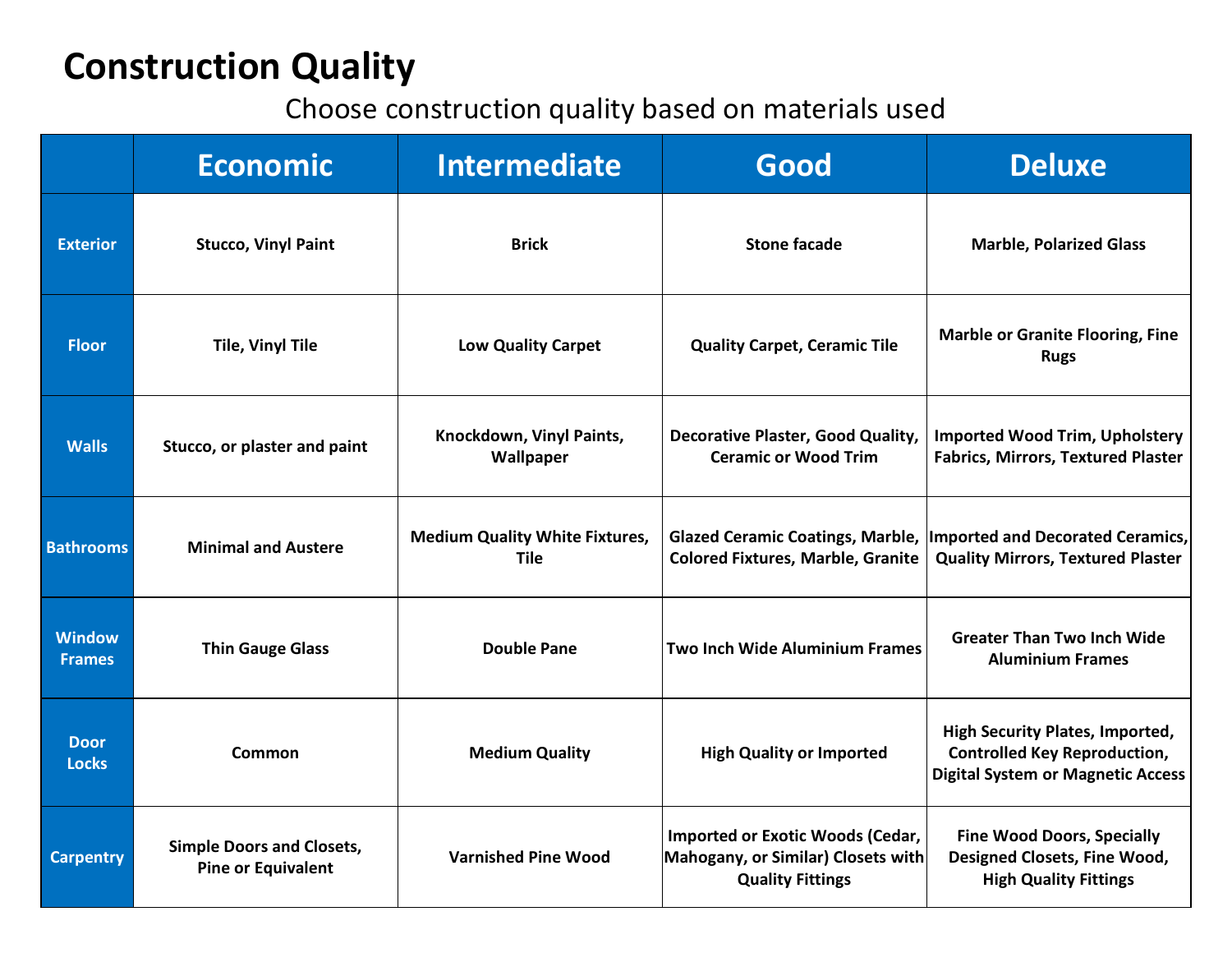#### Determining Building Replacement Cost

**Square Footage** selection, is combined with the

Construction Quality selection, to provide a

Suggested Building Replacement Cost

Determining Building Replacement Cost<br>
Footage selection, is combined with the<br>
uction Quality selection, to provide a<br>
ted Building Replacement Cost<br>
The Suggested Building Replacement Cost is provided<br>
b aid those unsure to aid those unsure about the coverage amount needed. The calculation is based on Mexico national average costs.

Contacting local contractors for estimates and/or appraisals may also help in determining Building Replacement Cost.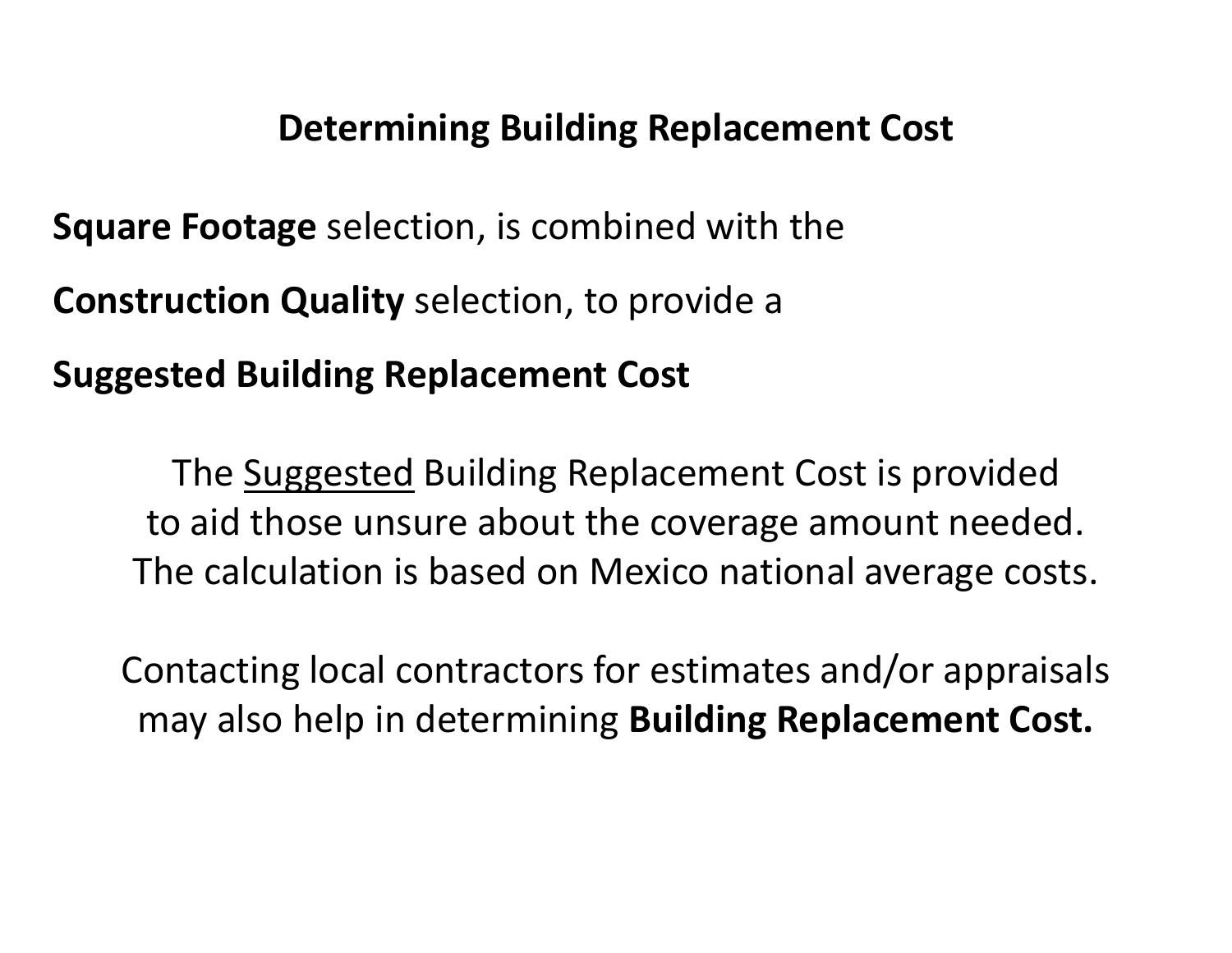#### "Why does a condo need building coverage?"

Condo owners need coverage for the portion of the structure they own, such as: interior walls, alterations and fixtures. This typically includes: cabinetry, countertops, floor coverings, kitchen and bathroom fixtures, electrical, plumbing, etc.

"What if the condo association already has a Master Policy?"

Master policies cover the commercial building's concrete shell, and common areas, not the interiors of privately owned units. Advise customers to carefully read their association bylaws and covenants to better understand what they're responsible for.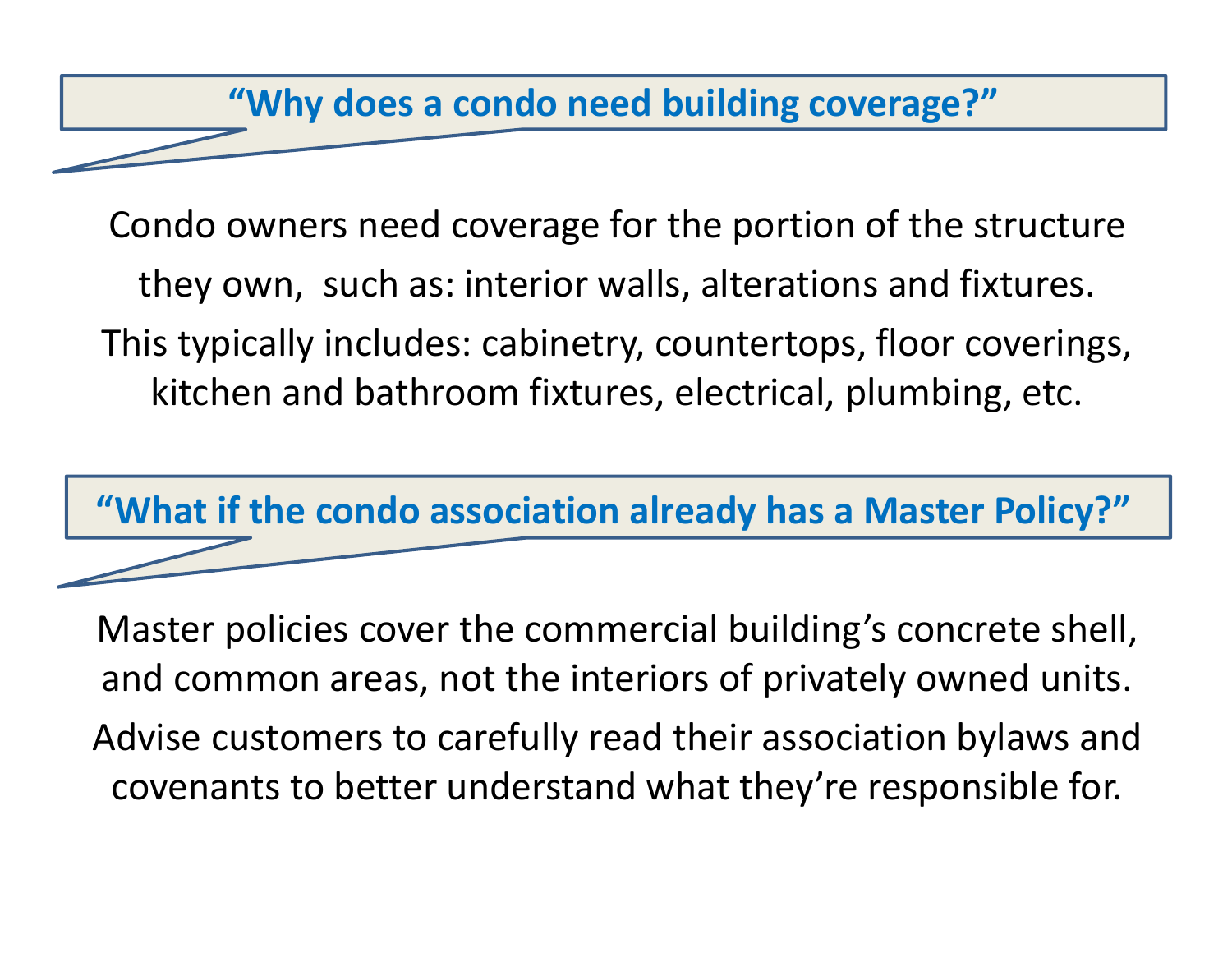Primary Use: Choose One… (there's no difference in cost)

Owner Occupied or Rented to Others (On Occasion or Full-Time)

Rented to Others automatically adds coverage for Loss of Rental Income and Rental Liability

#### Distance from the Ocean or a River:

Hydro-meteorological coverage Premium, Deductible, and Coinsurance amounts can be affected by the distance from the ocean or a river (please note: elevation is not considered)

500 Meters is approximately: "How far is 500 meters?" 1640 Feet 546 Yards 0.31 Miles 4½ Football Fields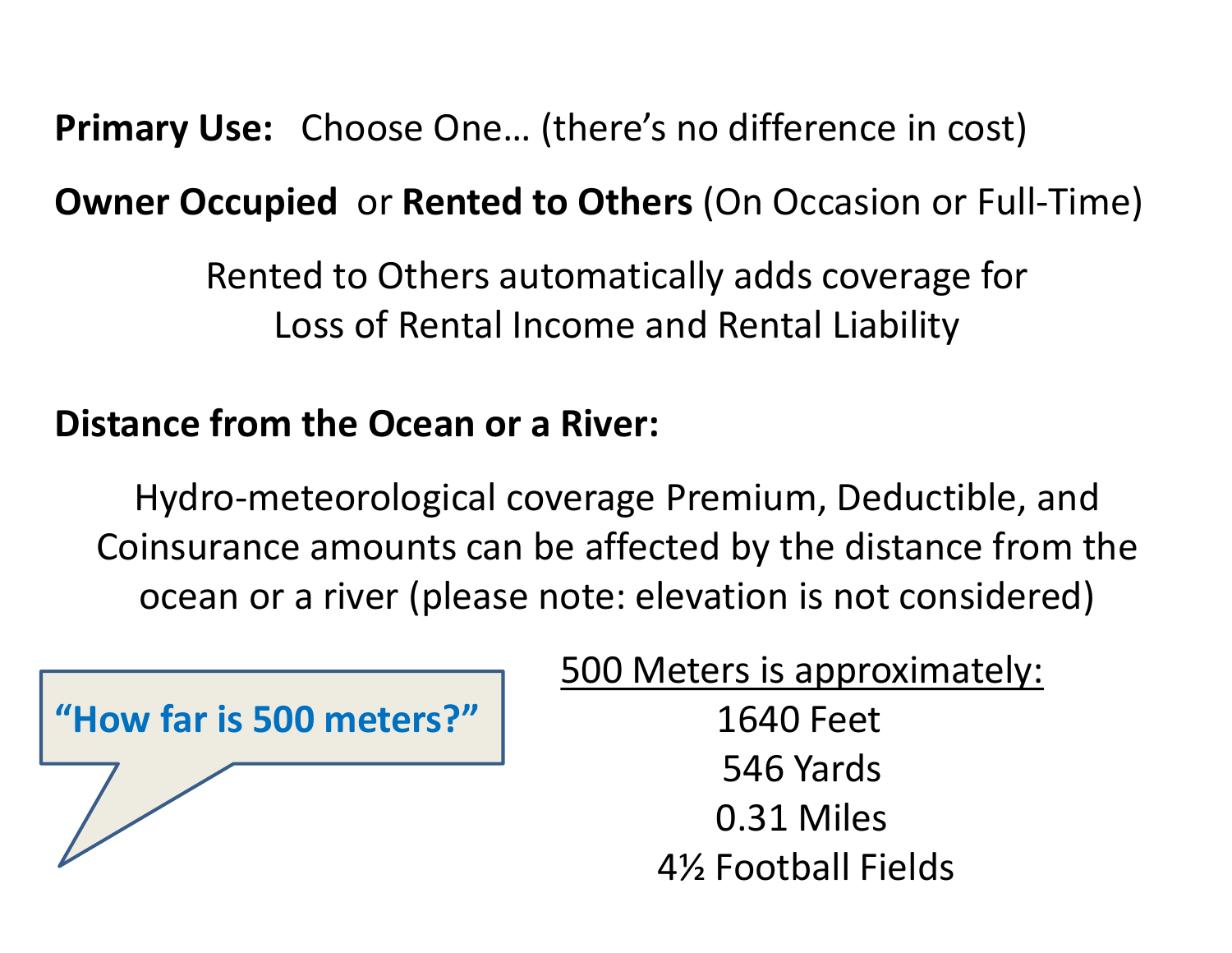Theft Prevention Measures: (theft premium discounts )

- 
- Controlled Access with 24 Hour Security = 10 %
	- Certified Central Alarm System = 15 %
		- Both =  $24%$
		- None =  $0\%$

#### Construction Type

## Roof Type

**Eligible:** Masonrophylom Measures: The end of the premium discounts of the the controlled Access with 24 Hour Security = 10 %<br>
Certified Central Alarm System = 15 %<br>
Both = 24 %<br>
Soth = 24 %<br>
Soth = 0 %<br>
Struction Type<br>
E Concrete with Foam, and Wood Frame Controlled Access with 24 Hour Security = 10 %<br>
Certified Central Alarm System = 15 %<br>
Both = 24 %<br>
Mone = 0 %<br>
Struction Type<br>
Masonry/Concrete/Steel, Foam-block or<br>
Concrete with Foam, and Wood Frame<br>
Not Eligible: Manuf Both = 24%<br>
Struction Type<br>
Eligible: Masonry/Concrete/Steel, Foam-block or<br>
Concrete with Foam, and Wood Frame<br>
Not Eligible: Masonry/Concrete, Tile, and Wood<br>
Frame with Composition Shingles<br>
Not Eligible: Palapa, Metal,

Frame with Composition Shingles **Eligible:** Masonry/Concrete/Steel, Foam-block or<br>
Concrete with Foam, and Wood Frame<br>
Not Eligible: Manufactured Home, RV, and Other<br> **F Type**<br>
Eligible: Masonry/Concrete, Tile, and Wood<br>
Frame with Composition Shingles<br> Shake, Rolled Roofing, and Membrane Roofing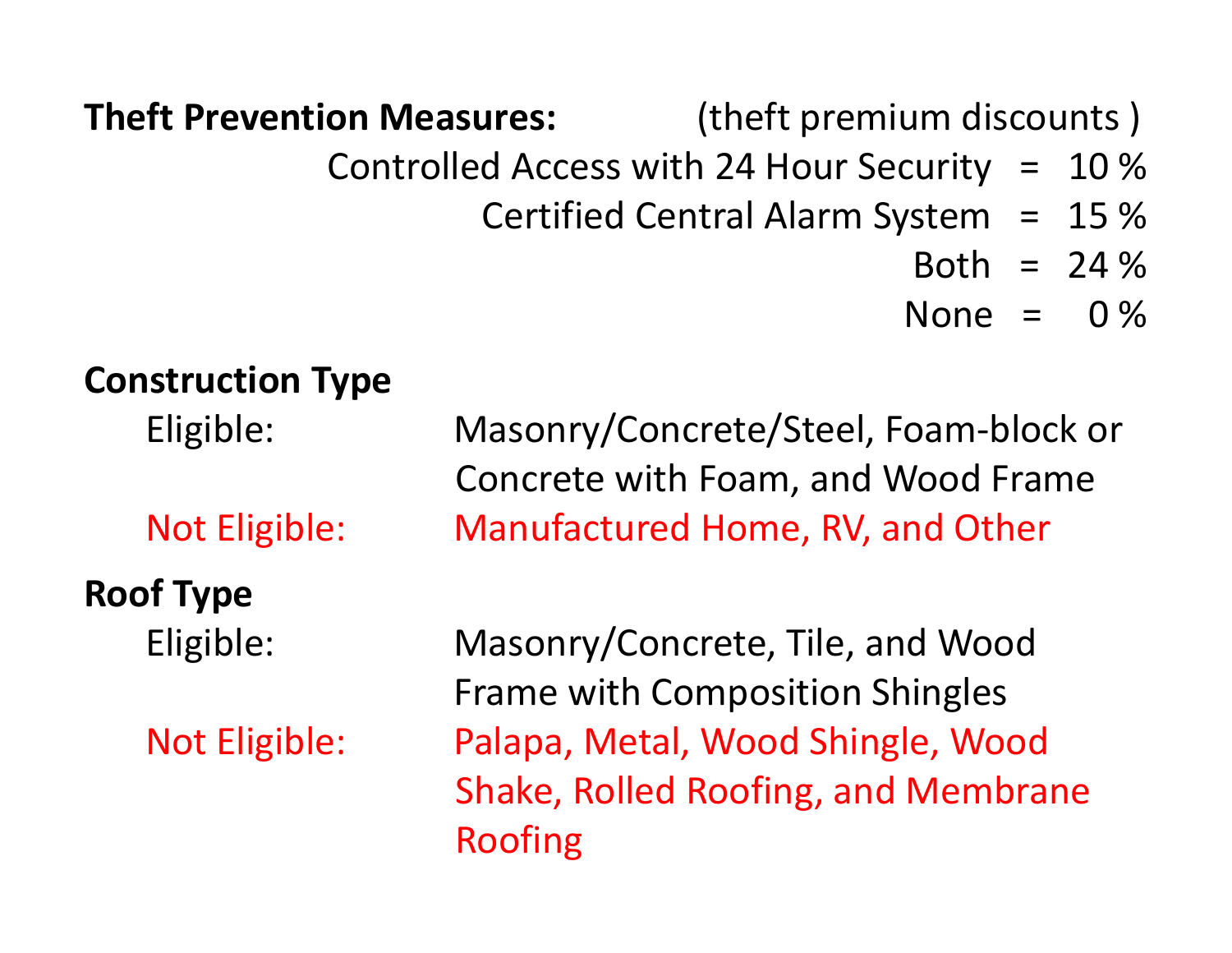#### BUILDING COVERAGE

#### Building Replacement Cost

Never include value of land, views, or prestige of the location. Replacement Cost should be based solely on estimated expense to rebuild structures (i.e.: materials and labor).

#### Glass Breakage Coverage

Limit should be based on cost to replace all exterior and interior glass, including: sliding glass doors, windows, glass block, skylights, mirrors, stained glass, etc.

#### Loss of Use (Loss of Rents)

Reimbursement coverage , for up to 6 months, for additional lodging expense, or for loss of rental income

#### Debris Removal

Coverage for expense of demolition, clean-up, and disposal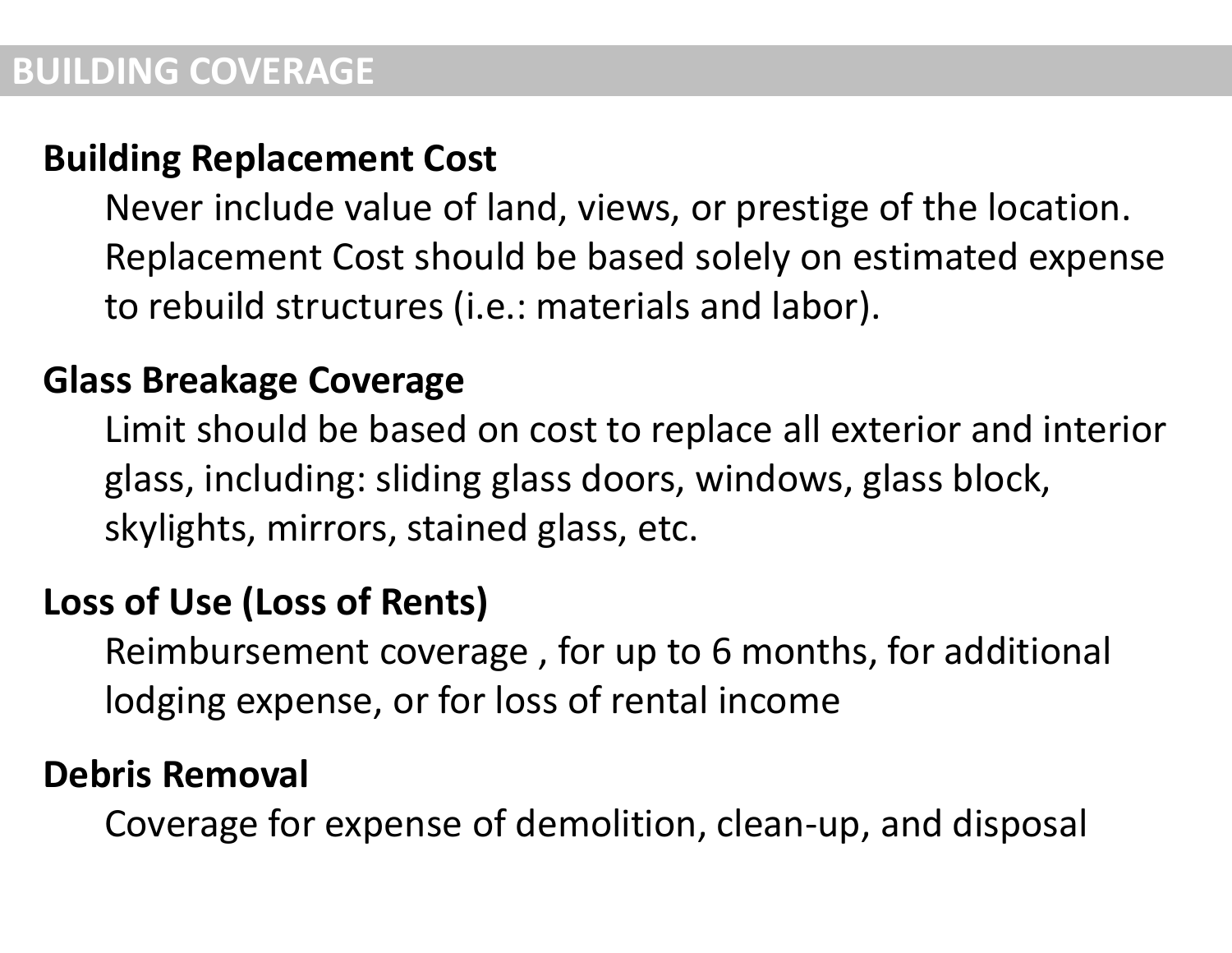#### Value of Personal Property

Include the value of Furnishings, Appliances, Electronic Equipment, and other contents.

#### Theft Coverage

Select the portion of personal property to be covered (i.e.: coverage for electronics, jewelry, artwork, etc.). Jewelry and fine art have a \$14,000 MXN limit, not to exceed 10% of the insured sum. More expensive items will require a special coverage endorsement.

#### Liability

We recommend at least \$300,000 for liability coverage. Those renting out their properties often seek higher limits.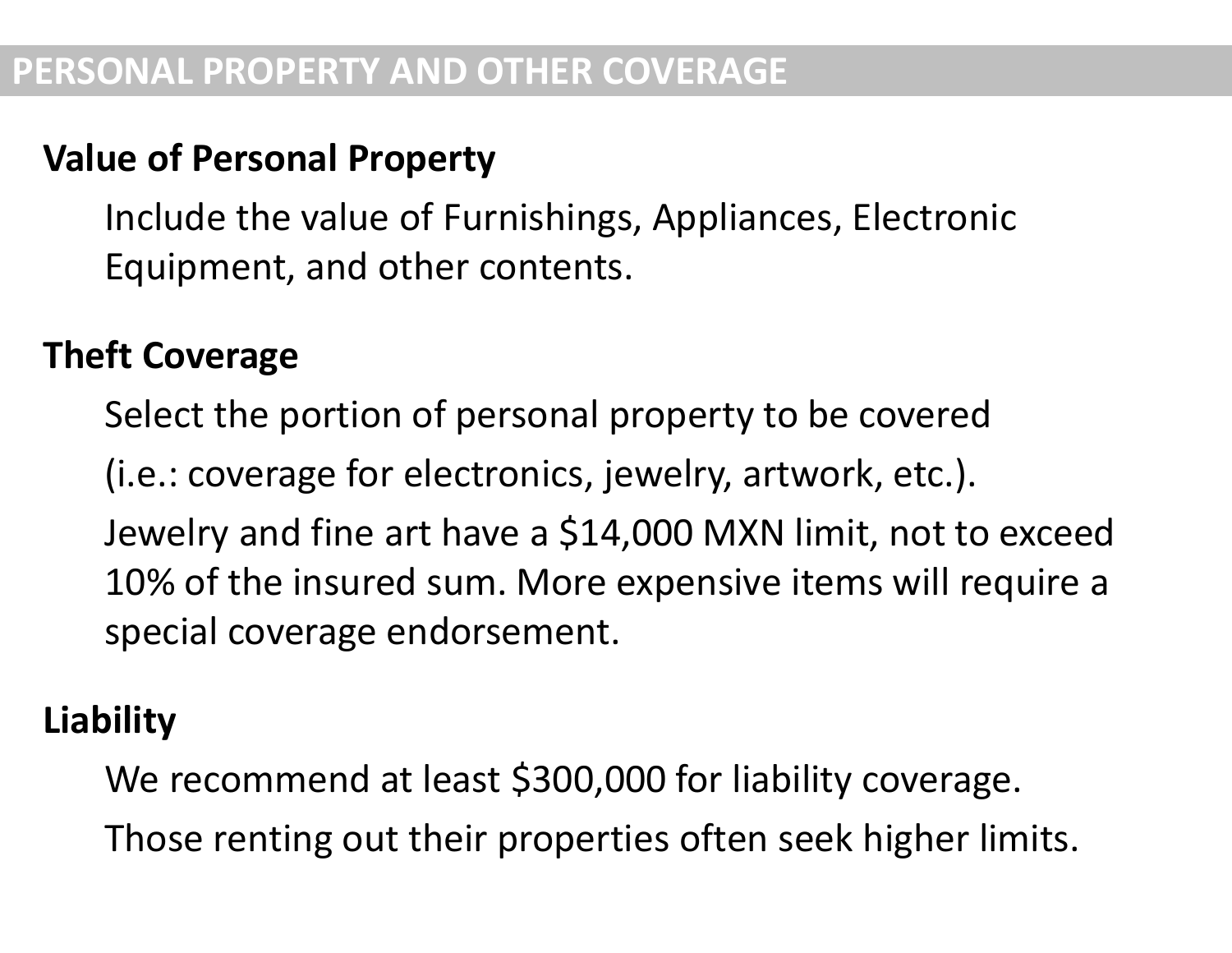#### Special Underwriting Requests

For requests to the underwriters, please submit:

- $\Box$  Recent Photographs of the Item(s) to be insured
- Written Request with Insured's Signature and Letterhead
- $\square$  Supporting Documentation (appraisals, receipts, work orders, estimates, etc.)

Please include quote/policy number, and send to:

Email: mxho@mexicoinsuranceonline.com

or

Mail: International Insurance Group 214 East Birch Avenue Flagstaff, Arizona 86001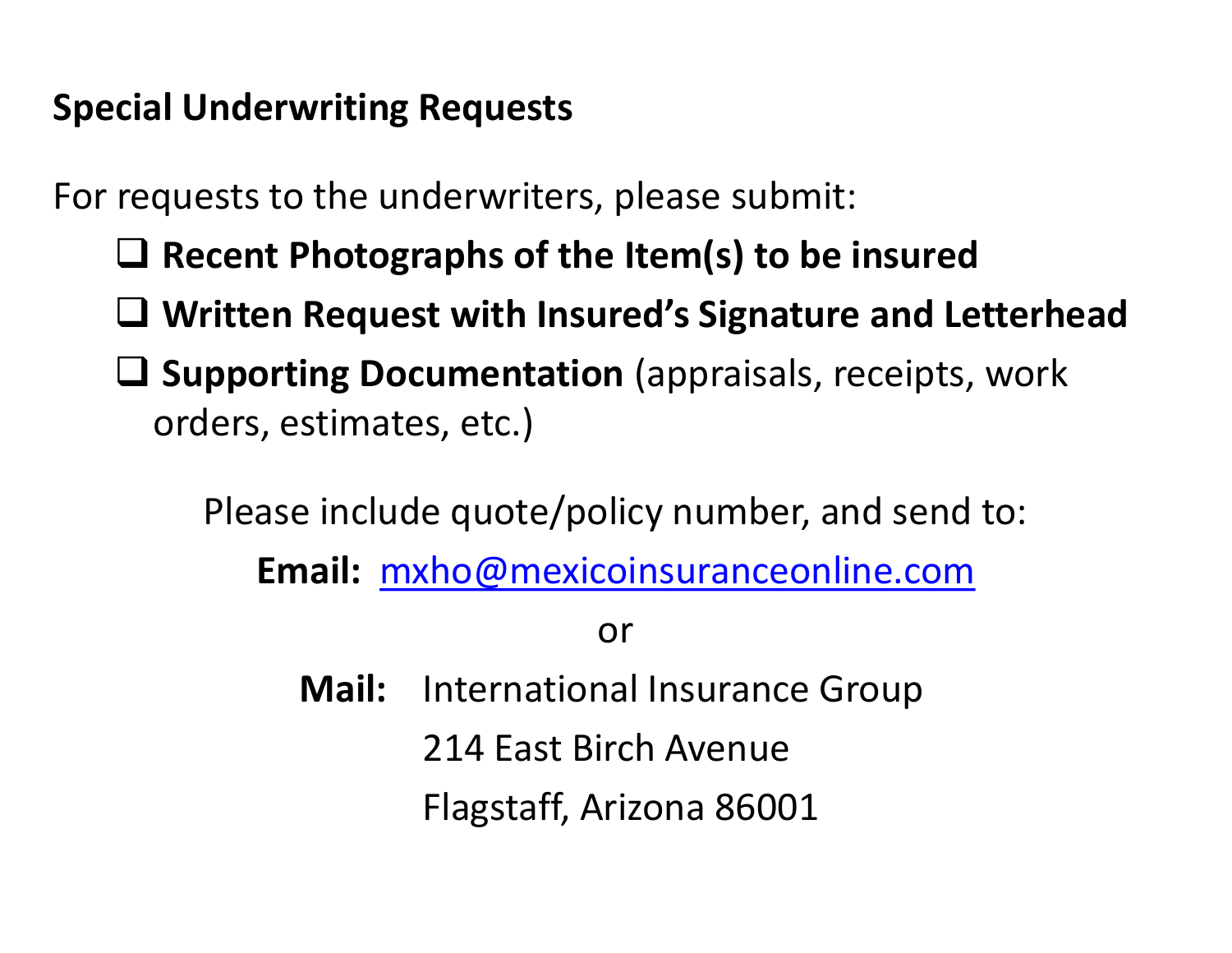#### Hydro-meteorological Coverage Considerations

Our program doesn't require storm shutters! Mandatory 10 day waiting period, from policy inception date, before Hydro-meteorological coverage begins.

Exterior Asset Hydro-Meteorological Coverage Exclusions Items in open air, Palapas, Solar Panels, Swimming pools, Etc. (see GNP MXHO Terms and Conditions for complete list)

Exclusion only applies to Hydro-Meteorological coverage, while Liability, Fire and All Risk, Earthquake, etc., are not effected.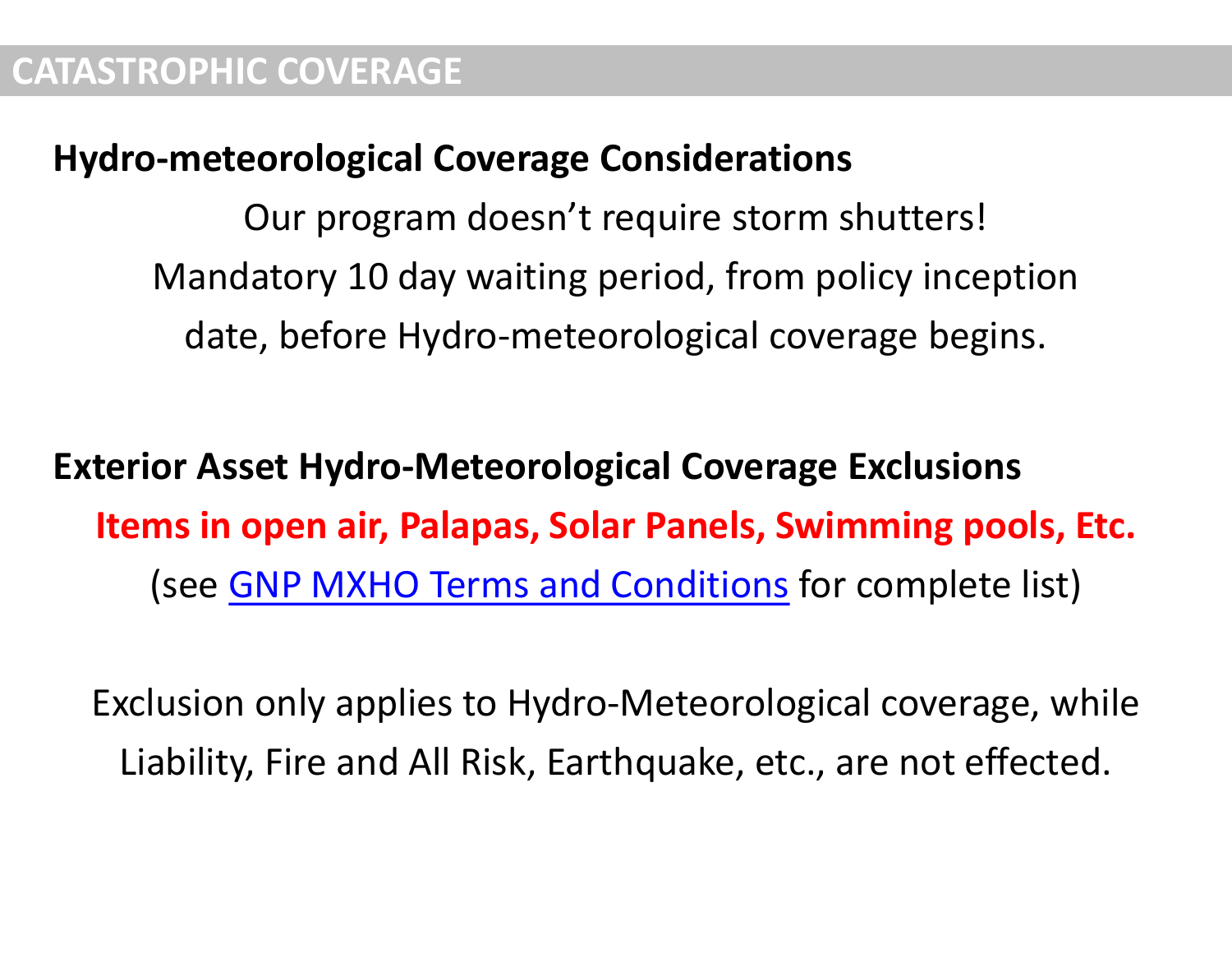#### Catastrophic Peril Deductible/Coinsurance Example

Let's say we have a \$250,000 building replacement cost, with a 2% Deductible, and a 10% Coinsurance.<br>Then, let's say there is a partial loss of \$100,000:

Multiply insured sum by deductible percentage to determine deductible amount  $$250,000 \times 2\% = $5,000$  (deductible amount) Then, subtract the deductible amount from the loss amount Let's say we have a \$250,000 building replacement cost,<br>with a 2% Deductible, and a 10% Coinsurance.<br>Then, let's say there is a partial loss of \$100,000:<br>ured sum by deductible percentage to determine deductible amount<br>\$2 Next, multiply the remaining loss amount by the coinsurance percentage  $$95,000 \times 10\% = $9,500$  (coinsurance amount) Finally, add deductible and coinsurance amounts to determine insured's expense  $$5,000 + $9,500 = $14,500$  (insured's out-of-pocket expense)

In the above example the insured's out of pocket expense would be \$14,500, and the carrier would be covering the remaining \$85,500.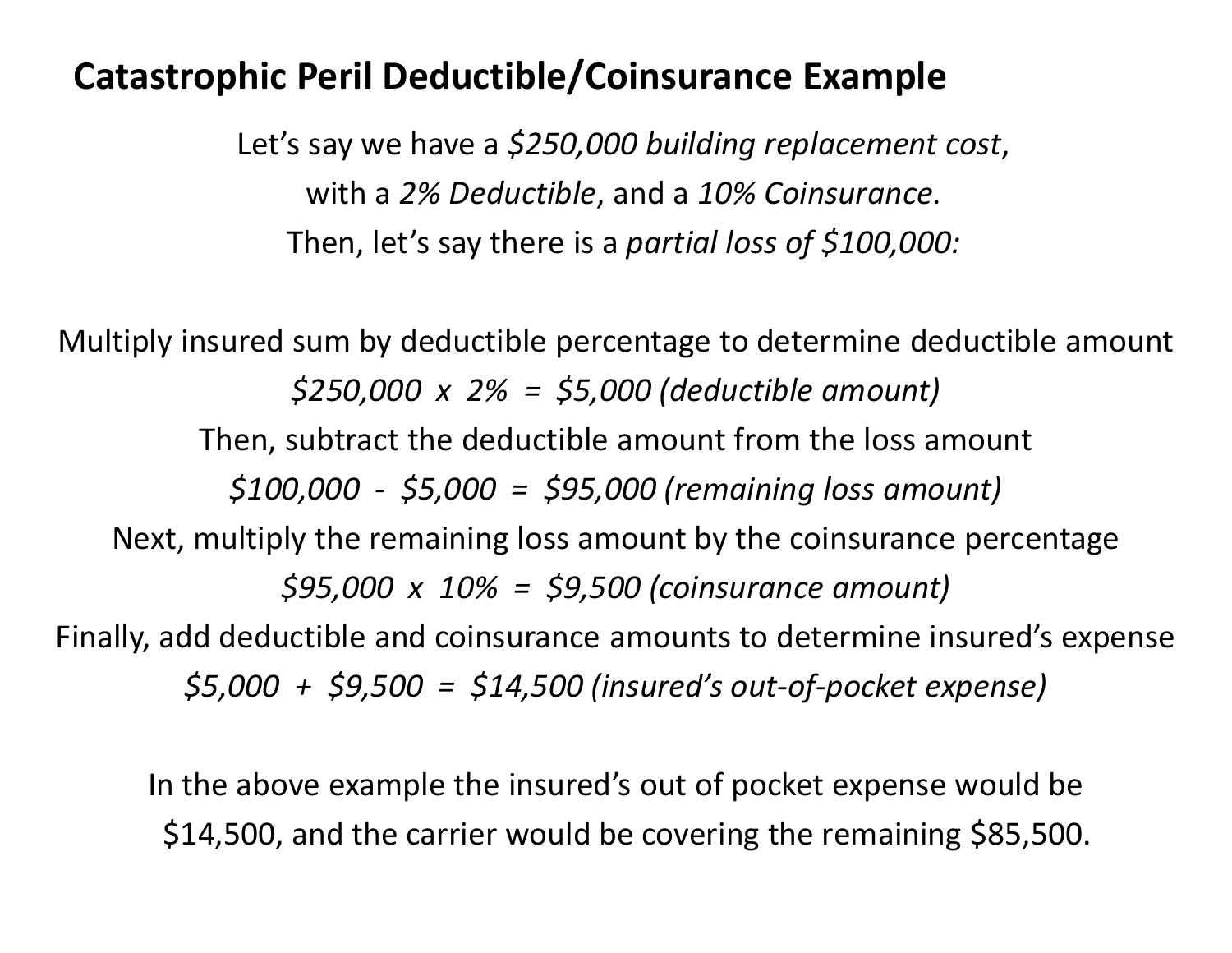#### Dangers of Underinsuring

Insufficient funds to rebuild, or replace insured property

Shortfall in coverage becomes insured's out-of-pocket expense

Increased chance of unsatisfactory customer claims experience

Increases the agency's Errors and Omissions exposure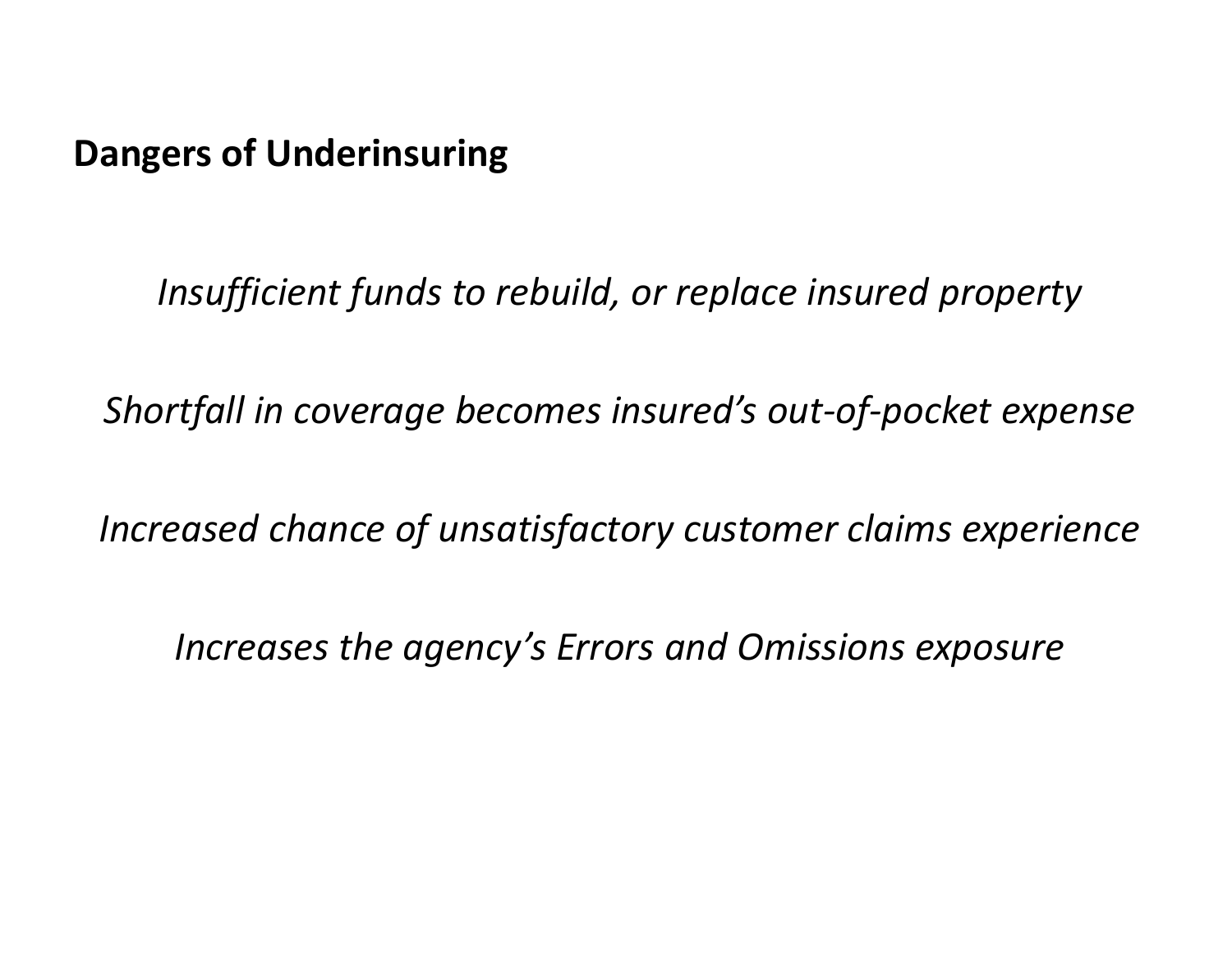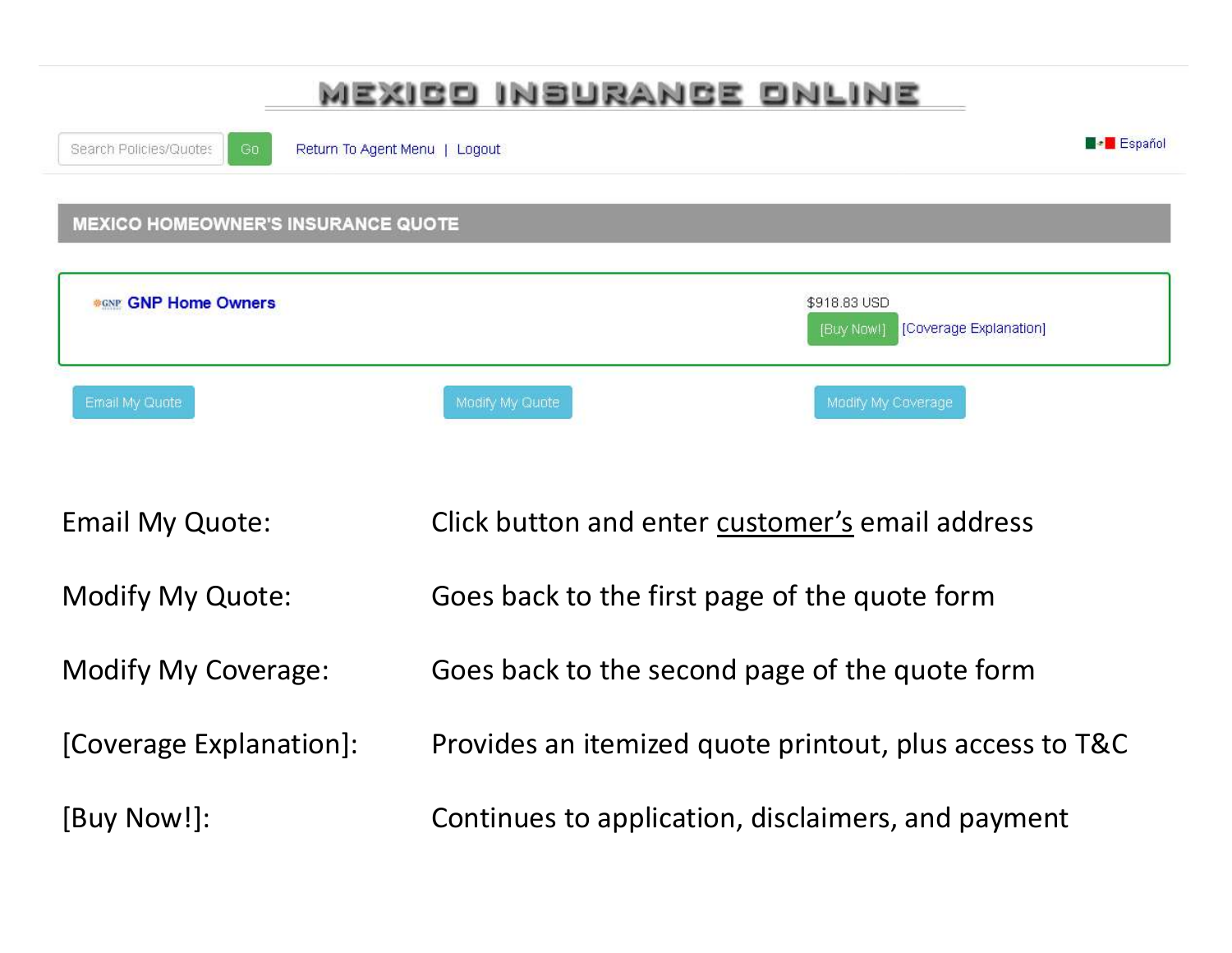#### Example of the Quote Printout

[Coverage Explanation]

"Ctrl P" to print/save pdf file

|                                                         | Mexico Homeowners Insurance Quote                              |            |               |          |
|---------------------------------------------------------|----------------------------------------------------------------|------------|---------------|----------|
| Quote Number: 10573920                                  | Agency/Brokerage Name: International Insurance Group - MM      |            |               |          |
| Postal Code of Insured Property: 23900                  | Address: 1 Flagstaff AZ 86001                                  |            |               |          |
| Dwelling Type Condo                                     | Phone: 888-467-4639                                            |            |               |          |
| <b>Insured Name Test Test</b>                           | Email: mike.mercer@iigins.com                                  |            |               |          |
| Phone Number: 1234567890                                | (mailto:mike.mercer@igins.com?subject=Mexico Home Owners Quote |            |               |          |
| Email Address: none@none.com                            | #10573920)                                                     |            |               |          |
| Coverage                                                | <b>Insured Sum</b>                                             | Deductible | Coinsurance   | Premium  |
|                                                         | <b>Dwelling and Other Structures</b>                           |            |               |          |
| <b>Dwelling and Other Structures</b>                    | \$140,000.00                                                   | \$500.00   | O%            | \$72.94  |
| <b>Building Limit for Hydro-Meteorological Events</b>   | \$140,000.00                                                   | 1%         | 10%           | \$28.00  |
| <b>Building Limit for Earthquake</b>                    | \$140,000.00                                                   | 2%         | 20%           | \$92.29  |
|                                                         | <b>Personal Property</b>                                       |            |               |          |
| <b>Personal Property</b>                                | \$50,000.00                                                    | \$500.00   | O%            | \$26.05  |
| Personal Property Limit for Hydro Meteorological Events | \$50,000.00                                                    | 1%         | 10%           | \$10.00  |
| Personal Property Limit for Earthquake                  | \$50,000.00                                                    | 2%         | 20%           | \$16.48  |
|                                                         | <b>Consequential Losses</b>                                    |            |               |          |
| <b>Debris Removal</b>                                   | \$13,000.00                                                    | \$0.00     | O%            | \$9.05   |
| Loss of Use                                             | \$13,000.00                                                    | \$0.00     | 0%            | \$5.34   |
|                                                         | Glass Breakage                                                 |            |               |          |
| Glass Breakage                                          | \$7,000.00                                                     | \$500.00   | 0%            | \$15.25  |
|                                                         | Theft                                                          |            |               |          |
| <b>Home Furnishings</b>                                 | \$10,000.00                                                    | \$500.00   | 0%            | \$64.10  |
|                                                         | Liability                                                      |            |               |          |
| Liability                                               | \$300,000.00                                                   | \$0.00     | 0%            | \$77.80  |
|                                                         |                                                                |            | Premium       | \$417.29 |
|                                                         |                                                                |            | <b>NA Tax</b> | \$70.77  |
|                                                         |                                                                |            | Fee           | \$50.00  |
|                                                         |                                                                |            | Total         | \$538.06 |

This is only a quote and does not indicate coverage has been bound.

The loss settlement for building and contents coverage is replacement cost. The coverage form is based on a Mexican âeceAll Riskåe policy form which is subject to conditions and exclusions. For more specific information on coverage please review the terms and conditions of the policy. (Hyperlink to terms and conditions).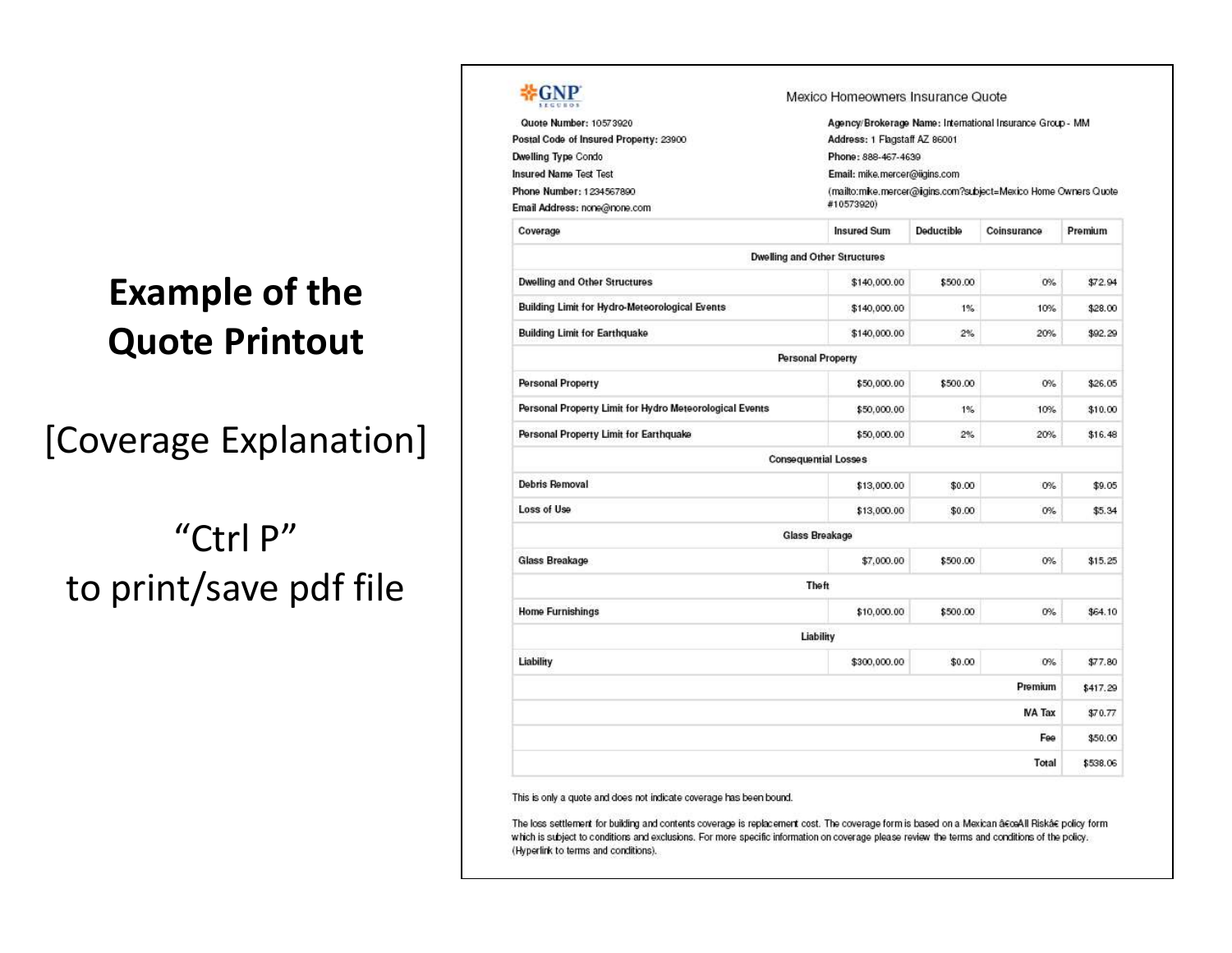# Example of the suance Date Day

Declarations, Claims instructions, and General Conditions, all provided in English, and Spanish

Av. Cerro de las Torres 395, Col. Campestre Churubusco C.P. 04200, México, D.F. Damage Insurance Policy - Mexico Homeowners Insurance Policy Policy No Version  $\Omega$ Applicant ocation **Policy Period** Day Month Year From 12:00 Hrs. on 2016 To 12:00 Hrs. on 2017 Duration **Premium for Amendment** Net Premium \$1,166.85 Means of Payment Intermediary Installment Surcharge Year Month Form of Payment Annual 2016 Policy Fee \$25.00 **Dollars** Currency V.A.T. (16%) \$190.70 **Total Amount Payable** \$1,382.55

Declarations with the General<br>Conditions and the Particular Conditions set forth in the Policy, the latter having precedence over the former.

| <b>Insured Location</b>                                                                                                                                                                                                                                                    |                                            |                                                   |                                     |                                                      |                                                                 |                |
|----------------------------------------------------------------------------------------------------------------------------------------------------------------------------------------------------------------------------------------------------------------------------|--------------------------------------------|---------------------------------------------------|-------------------------------------|------------------------------------------------------|-----------------------------------------------------------------|----------------|
|                                                                                                                                                                                                                                                                            |                                            | and less than 250m. from a lake, pond, New Policy | or river.                           |                                                      | Located less than 500m. from high tide Description of Amendment |                |
| <b>Detail of Coverage Items</b>                                                                                                                                                                                                                                            |                                            |                                                   |                                     |                                                      | <b>Policy Period</b>                                            | Day Month Year |
| Coverage Items included<br>I. Damage sustained by real property, arising from Fire All Risk.                                                                                                                                                                               | Insured Sum Deductible Coinsurance Premium |                                                   |                                     |                                                      | From 12:00 Hrs. on<br>To 12:00 Hrs. on                          | 2016<br>2017   |
| Damage sustained by real property -                                                                                                                                                                                                                                        | \$250,000,00 \$1,000.00                    |                                                   |                                     |                                                      | \$119.65 Duration<br>366                                        |                |
| basic                                                                                                                                                                                                                                                                      |                                            |                                                   |                                     |                                                      | <b>Total Updated Amount</b>                                     |                |
| Hydro meteorological Risks                                                                                                                                                                                                                                                 | \$250,000.00                               | 2%                                                | 10%                                 | \$637.50                                             |                                                                 |                |
| Earthquake and/or Volcanic Eruption                                                                                                                                                                                                                                        | \$250,000.00                               | 2%                                                | 20%                                 | \$250.00                                             | <b>Total Previous Amount</b>                                    | \$1,382.55     |
| Property In the Open Air                                                                                                                                                                                                                                                   |                                            |                                                   |                                     |                                                      | <b>Total Amount for</b>                                         |                |
| II. Damages sustained by contents, arising from Fire All Risk                                                                                                                                                                                                              |                                            |                                                   |                                     |                                                      | Amendment                                                       |                |
| Damage sustained by contents - basic                                                                                                                                                                                                                                       | \$10,000.00                                | \$1,000.00                                        |                                     | \$4.79                                               | <b>Total Current Amount</b>                                     | \$1,382.55     |
| Hydro meteorological Risks                                                                                                                                                                                                                                                 | \$10,000.00                                | 2%                                                | 10%                                 | \$25.50                                              |                                                                 |                |
| Earthquake and/or Volcanic Eruption                                                                                                                                                                                                                                        | \$10,000.00                                | 2%                                                | 20%                                 | \$5.00                                               |                                                                 |                |
|                                                                                                                                                                                                                                                                            | III. Consequential Loss                    |                                                   |                                     |                                                      |                                                                 |                |
| Debris Removal                                                                                                                                                                                                                                                             | \$10,000.00                                |                                                   |                                     | \$6.96                                               |                                                                 |                |
| <b>Extraordinary Exponso</b>                                                                                                                                                                                                                                               | \$12,000.00                                |                                                   |                                     | \$4.93                                               |                                                                 |                |
|                                                                                                                                                                                                                                                                            | IV. Glass Breakage                         |                                                   |                                     |                                                      |                                                                 |                |
| Glass Breakage                                                                                                                                                                                                                                                             | \$13,000.00                                | \$500.00                                          |                                     | \$28.32                                              | <b>Discounts Applied</b>                                        |                |
|                                                                                                                                                                                                                                                                            | V. Theft                                   |                                                   |                                     |                                                      | Package Policy                                                  |                |
| Home Furnishings                                                                                                                                                                                                                                                           | \$1,000.00                                 | \$500.00                                          |                                     | \$6.41                                               |                                                                 |                |
|                                                                                                                                                                                                                                                                            | VI. Home Civil Liability                   |                                                   |                                     |                                                      |                                                                 |                |
| Owner's Civil Liability                                                                                                                                                                                                                                                    | \$300,000.00                               |                                                   |                                     | \$77.80                                              |                                                                 |                |
| Leaseholder's Civil Liability                                                                                                                                                                                                                                              |                                            |                                                   | Total for Coverage Items \$1,166.85 |                                                      |                                                                 |                |
| Insured                                                                                                                                                                                                                                                                    |                                            |                                                   |                                     |                                                      |                                                                 |                |
|                                                                                                                                                                                                                                                                            |                                            |                                                   |                                     | <b>General Conditions Applicable</b><br>October 2015 |                                                                 |                |
| The Spanish documentation prevails over that which is in English. This document is not proof of payment for the policy.                                                                                                                                                    |                                            |                                                   |                                     |                                                      |                                                                 |                |
| Article 25 of the Law of the Insurance Contract.<br>It any of this Policy's contents or any amendments thereto should not be in agreement with the offer, the<br>Insured may request, within 30 days following the day on which they receive the Policy, the corresponding |                                            |                                                   |                                     |                                                      |                                                                 |                |

deemed accepted.

Page 1/2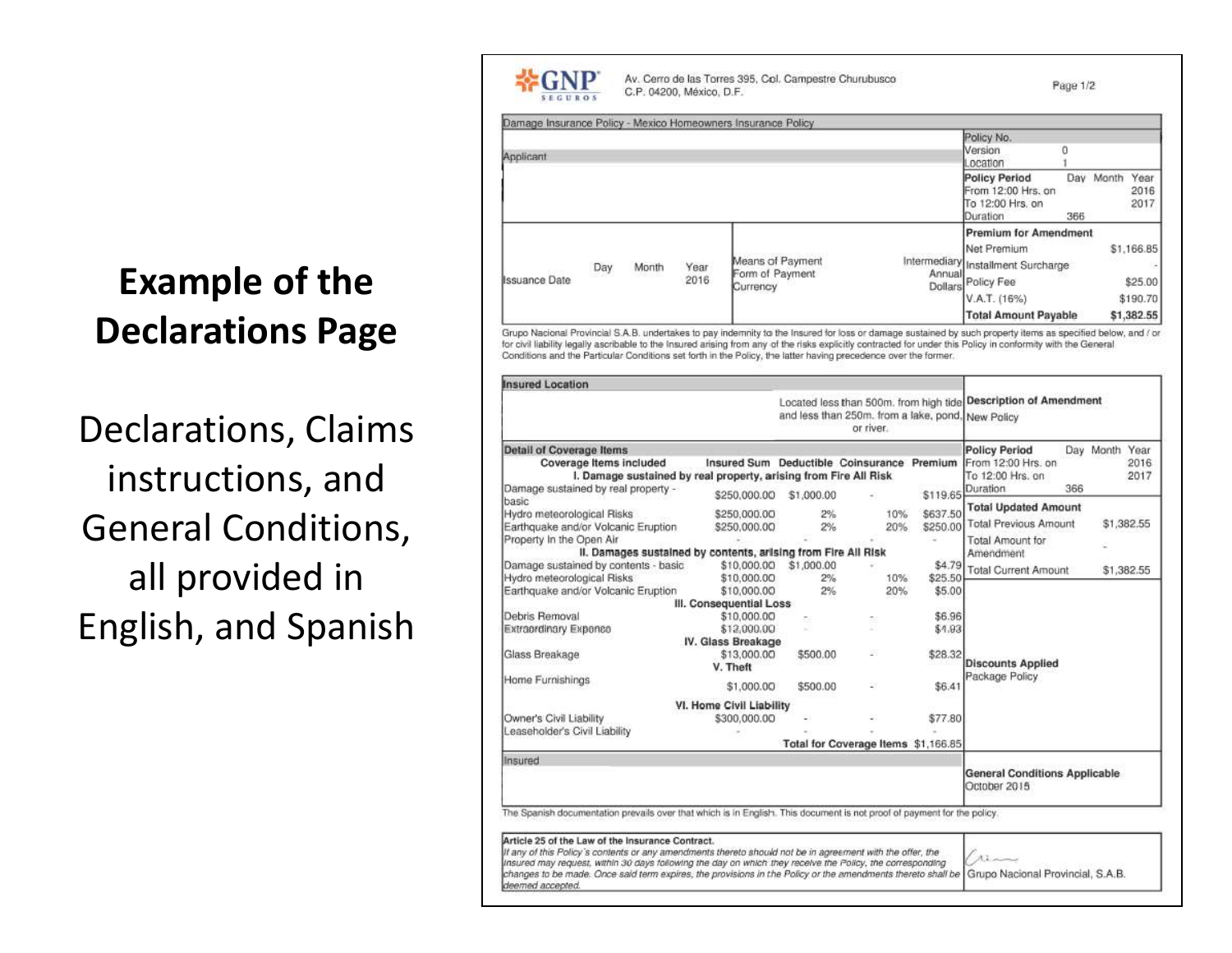#### Terms and Conditions

Login to the Affiliate Area and click the Forms Menu button under Mexico Home Owners to access the GNP MXHO Terms and Conditions

There's also a hyperlink located at the bottom of each quote [Coverage Explanation]

Click "Ctrl" and "F" at the same time to utilize the "Find" feature to locate key words in the terms and conditions



|  | <b>Terms And Condition Documents</b> |
|--|--------------------------------------|